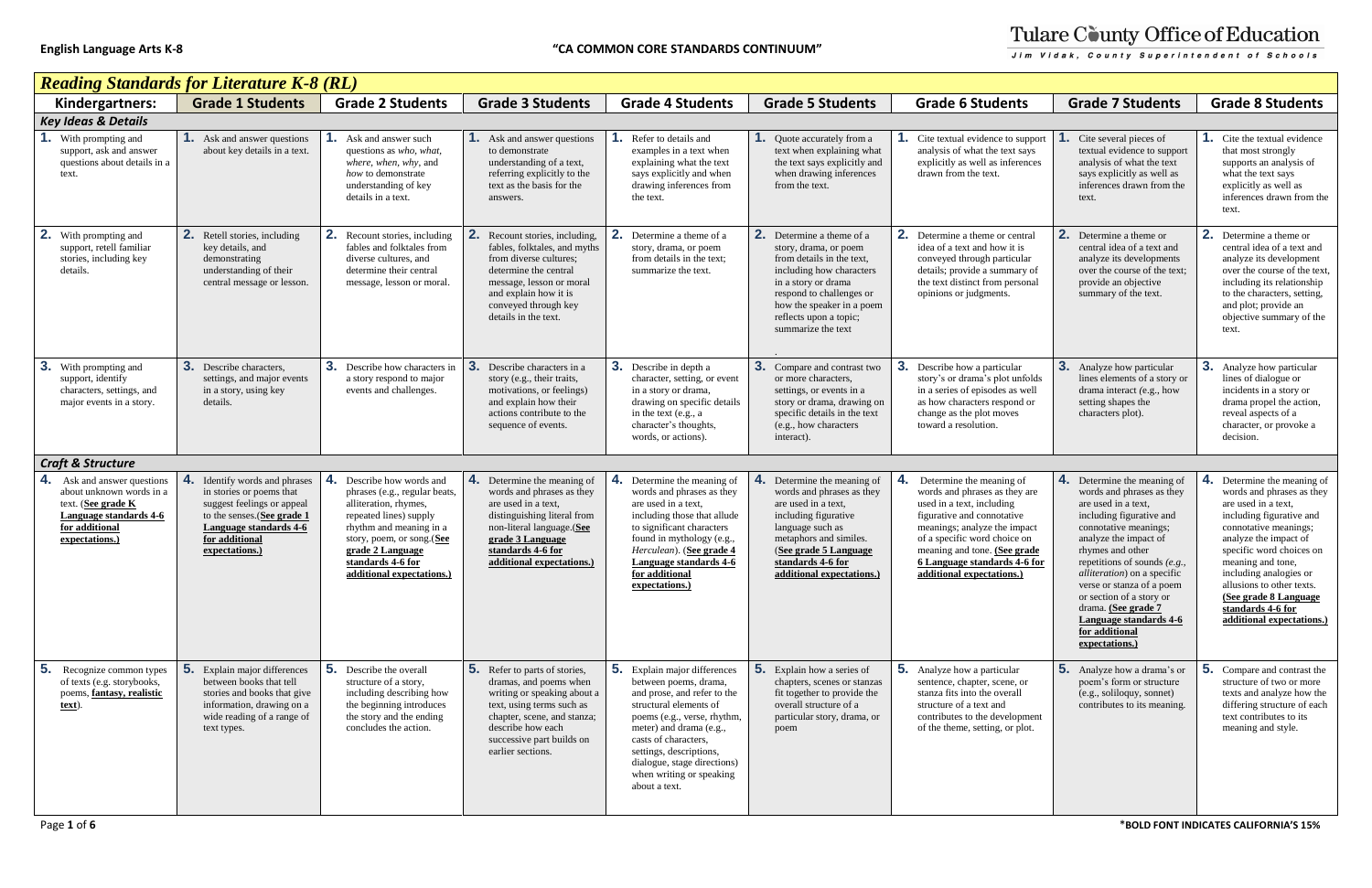| Kindergartners:                                                                                                                                                                                                                                                       | <b>Grade 1 Students</b>                                                                                                                                                                                                                                                       | <b>Grade 2 Students</b>                                                                                                                                                                                                                                  | <b>Grade 3 Students</b>                                                                                                                                                                                                  | <b>Grade 4 Students</b>                                                                                                                                                                                                                                              | <b>Grade 5 Students</b>                                                                                                                                                                                                  | <b>Grade 6 Students</b>                                                                                                                                                                                                                                                                            | <b>Grade 7 Students</b>                                                                                                                                                                                                                                                        | <b>Grade 8 Students</b>                                                                                                                                                                                                                                 |
|-----------------------------------------------------------------------------------------------------------------------------------------------------------------------------------------------------------------------------------------------------------------------|-------------------------------------------------------------------------------------------------------------------------------------------------------------------------------------------------------------------------------------------------------------------------------|----------------------------------------------------------------------------------------------------------------------------------------------------------------------------------------------------------------------------------------------------------|--------------------------------------------------------------------------------------------------------------------------------------------------------------------------------------------------------------------------|----------------------------------------------------------------------------------------------------------------------------------------------------------------------------------------------------------------------------------------------------------------------|--------------------------------------------------------------------------------------------------------------------------------------------------------------------------------------------------------------------------|----------------------------------------------------------------------------------------------------------------------------------------------------------------------------------------------------------------------------------------------------------------------------------------------------|--------------------------------------------------------------------------------------------------------------------------------------------------------------------------------------------------------------------------------------------------------------------------------|---------------------------------------------------------------------------------------------------------------------------------------------------------------------------------------------------------------------------------------------------------|
| <b>Craft &amp; Structure (continued)</b>                                                                                                                                                                                                                              |                                                                                                                                                                                                                                                                               |                                                                                                                                                                                                                                                          |                                                                                                                                                                                                                          |                                                                                                                                                                                                                                                                      |                                                                                                                                                                                                                          |                                                                                                                                                                                                                                                                                                    |                                                                                                                                                                                                                                                                                |                                                                                                                                                                                                                                                         |
| 6.<br>With prompting and<br>support, name the author<br>and illustrator of a story<br>and define the role of each<br>in telling the story.                                                                                                                            | <b>6.</b> Identify who is telling the<br>story at various points in a<br>text.                                                                                                                                                                                                | <b>6.</b> Acknowledge differences<br>in points of view of<br>characters, including by<br>speaking in a different<br>voice for each character<br>when reading dialogue<br>aloud.                                                                          | <b>6.</b> Distinguish their own point<br>of view from that of the<br>narrator or those of the<br>characters.                                                                                                             | 6.<br>Compare and contrast the<br>point of view from which<br>different stories are<br>narrated, including the<br>difference between first-<br>and third-person<br>narrations.                                                                                       | <b>6.</b> Describe how a narrator's<br>or speaker's point of view<br>influences how events are<br>described.                                                                                                             | <b>6.</b> Explain how an author<br>develops the point of view of<br>the narrator or speaker in a text                                                                                                                                                                                              | <b>6.</b> Analyze how an author<br>develops and contrasts the<br>points of view of different<br>characters or narrators in a<br>text.                                                                                                                                          | <b>6.</b> Analyze how a difference<br>in the points of the<br>characters and the<br>audience or reader (e.g.,<br>created through the use o<br>dramatic irony) create<br>such effects as suspense<br>humor.                                              |
| <b>Integration of Knowledge &amp; Ideas</b>                                                                                                                                                                                                                           |                                                                                                                                                                                                                                                                               |                                                                                                                                                                                                                                                          |                                                                                                                                                                                                                          |                                                                                                                                                                                                                                                                      |                                                                                                                                                                                                                          |                                                                                                                                                                                                                                                                                                    |                                                                                                                                                                                                                                                                                |                                                                                                                                                                                                                                                         |
| 7.<br>With prompting and<br>support, describe the<br>relationship between<br>illustrations and the story<br>in which they appear (e.g.,<br>what moment in a story an<br>illustration depicts).                                                                        | <b>7.</b> Use illustrations and<br>details in a story to<br>describe its characters,<br>settings, or events.                                                                                                                                                                  | Use information gained<br>$\mathcal{L}$<br>from the illustrations and<br>words in a print or digital<br>text to demonstrate<br>understanding of its<br>characters, setting, or plot.                                                                     | 7.<br>Explain how specific<br>aspects of a text's<br>illustrations contribute to<br>what is conveyed by the<br>words in a story (e.g.,<br>create mood, emphasize<br>aspects of a character or<br>setting).               | Make connections between<br>the text of a story or drama<br>and a visual or oral<br>presentation of the text,<br>identifying where each<br>version reflects specific<br>descriptions and directions<br>in the text.                                                  | Analyze how visual and<br>multimedia elements<br>contribute to the meaning.<br>tone, or beauty of a text<br>(e.g., graphic novel,<br>multimedia presentation of<br>fiction, folktale, myth,<br>poem).                    | 7. Compare and contrast the<br>experience of reading a story,<br>drama, or poem to listening to<br>or viewing an audio, video, or<br>live version of the text.<br>including contrasting what they<br>"see" and "hear" when reading<br>the text to what they perceive<br>when they listen or watch. | <b>7.</b> Compare and contrast a<br>written story, drama, or<br>poem to its audio, filmed,<br>staged, or multimedia<br>version, analyzing the<br>effects of techniques<br>unique to each medium<br>(e.g., lighting, sound,<br>color, or camera focus and<br>angles in a film). | <b>7.</b> Analyze the extent to<br>which a filmed or live<br>production of a story or<br>drama stays faithful to or<br>departs from the text or<br>script, evaluating the<br>choices made by the<br>director or actors.                                 |
| 8.<br>(Not applicable to<br>literature)                                                                                                                                                                                                                               | <b>8.</b> (Not applicable to<br>literature)                                                                                                                                                                                                                                   | <b>8.</b> (Not applicable to<br>literature)                                                                                                                                                                                                              | <b>8.</b> (Not applicable to<br>literature)                                                                                                                                                                              | <b>8.</b> (Not applicable to<br>literature)                                                                                                                                                                                                                          | <b>8.</b> (Not applicable to<br>literature)                                                                                                                                                                              | <b>8.</b> (Not applicable to literature)                                                                                                                                                                                                                                                           | 8 <sub>1</sub><br>(Not applicable to<br>literature)                                                                                                                                                                                                                            | <b>8.</b> (Not applicable to<br>literature)                                                                                                                                                                                                             |
| 9.<br>With prompting and<br>support, compare and<br>contrast the adventures and<br>experiences of characters<br>in familiar stories.                                                                                                                                  | <b>9.</b> Compare and contrast the<br>adventures and<br>experiences of characters<br>in stories.                                                                                                                                                                              | <b>9.</b> Compare and contrast two<br>or more versions of the<br>same story (e.g.,<br>Cinderella stories) by<br>different authors or from<br>different cultures.                                                                                         | 9.<br>Compare and contrast the<br>themes, settings, and plots<br>of stories written by the<br>same author about the<br>same or similar characters<br>(e.g., in books from a<br>series).                                  | 9.<br>Compare and contrast the<br>treatment of similar<br>themes and topic (e.g.,<br>opposition of good and<br>evil) and patterns of events<br>(e.g., the quest) in stories,<br>myths, and traditional<br>literature from different<br>cultures.                     | <b>9.</b> Compare and contrast<br>stories in the same genre<br>(e.g., mysteries and<br>adventure stories) on their<br>approaches to similar<br>themes and topics.                                                        | <b>9.</b> Compare and contrast texts in<br>different forms or genres (e.g.,<br>stories and poems; historical<br>novels and fantasy stories) in<br>terms of their approaches to<br>similar themes and topics.                                                                                       | 9.<br>Compare and contrast a<br>fictional portrayal of a<br>time, place, or character<br>and a historical account of<br>the same period as a means<br>of understanding how<br>authors of fiction use or<br>alter history.                                                      | <b>9.</b> Analyze how a modern<br>work of fiction draws on<br>themes, patterns of event<br>or character types from<br>myths, traditional stories<br>or religious works such a<br>the Bible, including<br>describing how the<br>material is rendered new |
| <b>Range of Reading and Level of Text Complexity</b>                                                                                                                                                                                                                  |                                                                                                                                                                                                                                                                               |                                                                                                                                                                                                                                                          |                                                                                                                                                                                                                          |                                                                                                                                                                                                                                                                      |                                                                                                                                                                                                                          |                                                                                                                                                                                                                                                                                                    |                                                                                                                                                                                                                                                                                |                                                                                                                                                                                                                                                         |
| <b>10.</b> Actively engage in group<br>reading activities with<br>purpose and<br>understanding.<br><b>Activate prior</b><br>knowledge related to<br>the information and<br>events in texts.<br>Use illustrations and<br>context to make<br>predictions about<br>text. | <b>10.</b> With prompting and<br>support, read prose and<br>poetry of appropriate<br>complexity for grade 1.<br>a. Activate prior<br>knowledge related to<br>the information and<br>events in texts.<br><b>Confirm predictions</b><br>about what will<br>happen next in text. | <b>10.</b> By the end of the year,<br>read and comprehend<br>literature, including stories<br>and poetry, in the grades<br>2-3 text complexity band<br>independently and<br>proficiently, with<br>scaffolding as needed at<br>the high end of the range. | <b>10.</b> By the end of the year,<br>read and comprehend<br>literature, including<br>stories, dramas, and<br>poetry, at the high end of<br>the grades 2-3 text<br>complexity band<br>independently and<br>proficiently. | <b>10.</b> By the end of the year,<br>read and comprehend<br>literature, including<br>stories, dramas, and<br>poetry, in the grades 4-5<br>text complexity band<br>independently and<br>proficiently, with<br>scaffolding as needed at<br>the high end of the range. | <b>10.</b> By the end of the year,<br>read and comprehend<br>literature, including<br>stories, dramas, and<br>poetry, at the high end of<br>the grades 4-5 text<br>complexity band<br>independently and<br>proficiently. | <b>10.</b> By the end of the year, read<br>and comprehend literature,<br>including stories, dramas, and<br>poems, in the grades 6-8 text<br>complexity band proficiently,<br>with scaffolding as needed at<br>the high end of the range.                                                           | <b>10.</b> By the end of the year,<br>read and comprehend<br>literature, including stories,<br>dramas, and poems, in the<br>grades 6-8 text complexity<br>band proficiently, with<br>scaffolding as needed at<br>the high end of the range.                                    | <b>10.</b> By the end of the year,<br>read and comprehend<br>literature, including<br>stories, dramas, and<br>poems, at the high end of<br>grades 6-8 text complexi<br>band independently and<br>proficiently.                                          |
|                                                                                                                                                                                                                                                                       | <b>Reading Standards for Informational Text K-8 (RI)</b>                                                                                                                                                                                                                      |                                                                                                                                                                                                                                                          |                                                                                                                                                                                                                          |                                                                                                                                                                                                                                                                      |                                                                                                                                                                                                                          |                                                                                                                                                                                                                                                                                                    |                                                                                                                                                                                                                                                                                |                                                                                                                                                                                                                                                         |
| <b>Key Ideas &amp; Details</b>                                                                                                                                                                                                                                        |                                                                                                                                                                                                                                                                               |                                                                                                                                                                                                                                                          |                                                                                                                                                                                                                          |                                                                                                                                                                                                                                                                      |                                                                                                                                                                                                                          |                                                                                                                                                                                                                                                                                                    |                                                                                                                                                                                                                                                                                |                                                                                                                                                                                                                                                         |
| With prompting and<br>support, ask and answer<br>questions about key<br>details in a text.                                                                                                                                                                            | <b>1.</b> Ask and answer<br>questions about key<br>details in a text.                                                                                                                                                                                                         | <b>1.</b> Ask and answer such<br>questions as who, what,<br>where, when, why, and<br>how to demonstrate<br>understanding of key<br>details in a text.                                                                                                    | <b>1.</b> Ask and answer<br>questions to demonstrate<br>understanding of a text,<br>referring explicitly to the<br>text as the basis for the<br>answers.                                                                 | Refer to details and<br>examples in a text when<br>explaining what the text<br>says explicitly and when<br>drawing inferences from<br>the text.                                                                                                                      | <b>1.</b> Quote accurately from a<br>text when explaining<br>what the text says<br>explicitly and when<br>drawing inferences from<br>the text.                                                                           | Cite textual evidence to<br>support analysis of what the<br>text says explicitly as well as<br>inferences drawn from the text.                                                                                                                                                                     | Cite several pieces of<br>textual evidence to support<br>analysis of what the text<br>says explicitly as well as<br>inferences drawn from the<br>text.                                                                                                                         | <b>1.</b> Cite the textual evidence<br>that most strongly<br>supports an analysis of<br>what the text says<br>explicitly as well as<br>inferences drawn from th<br>text.                                                                                |

## Tulare County Office of Education Jim Vidak, County Superintendent of Schools

ew of n a text. **6.** Analyze how an author develops and contrasts the points of view of different characters or narrators in a text. **6.** Analyze how a differences in the points of the characters and the audience or reader (e.g., created through the use of dramatic irony) create such effects as suspense of humor. story, ning to leo, or hat they reading rceive<br>ch. **7.** Compare and contrast a written story, drama, or poem to its audio, filmed, staged, or multimedia version, analyzing the effects of techniques unique to each medium (e.g., lighting, sound, color, or camera focus and angles in a film). **7.** Analyze the extent to which a filmed or live production of a story or drama stays faithful to or departs from the text or script, evaluating the choices made by the director or actors. **8.** (Not applicable to **literature) 8.** (**Not applicable to literature)** exts in  $s$  (e.g., rical<sup>[1]</sup> es) in es to **9.** Compare and contrast a fictional portrayal of a time, place, or character and a historical account of the same period as a means of understanding how authors of fiction use or alter history. **9.** Analyze how a modern work of fiction draws on themes, patterns of events, or character types from myths, traditional stories, or religious works such as the Bible, including describing how the material is rendered new. read are, as, and dext is the grades in the grades in the set of the grades in the grades in the grades in the grades  $\mathcal{B}$ ently, led at **10.**By the end of the year, read and comprehend literature, including stories, dramas, and poems, in the grades 6-8 text complexity band proficiently, with scaffolding as needed at the high end of the range. **10.**By the end of the year, read and comprehend literature, including stories, dramas, and poems, at the high end of grades 6-8 text complexity band independently and proficiently. t the vell as the text. **1.** Cite several pieces of textual evidence to support analysis of what the text says explicitly as well as inferences drawn from the text. **1.** Cite the textual evidence that most strongly supports an analysis of what the text says explicitly as well as inferences drawn from the text.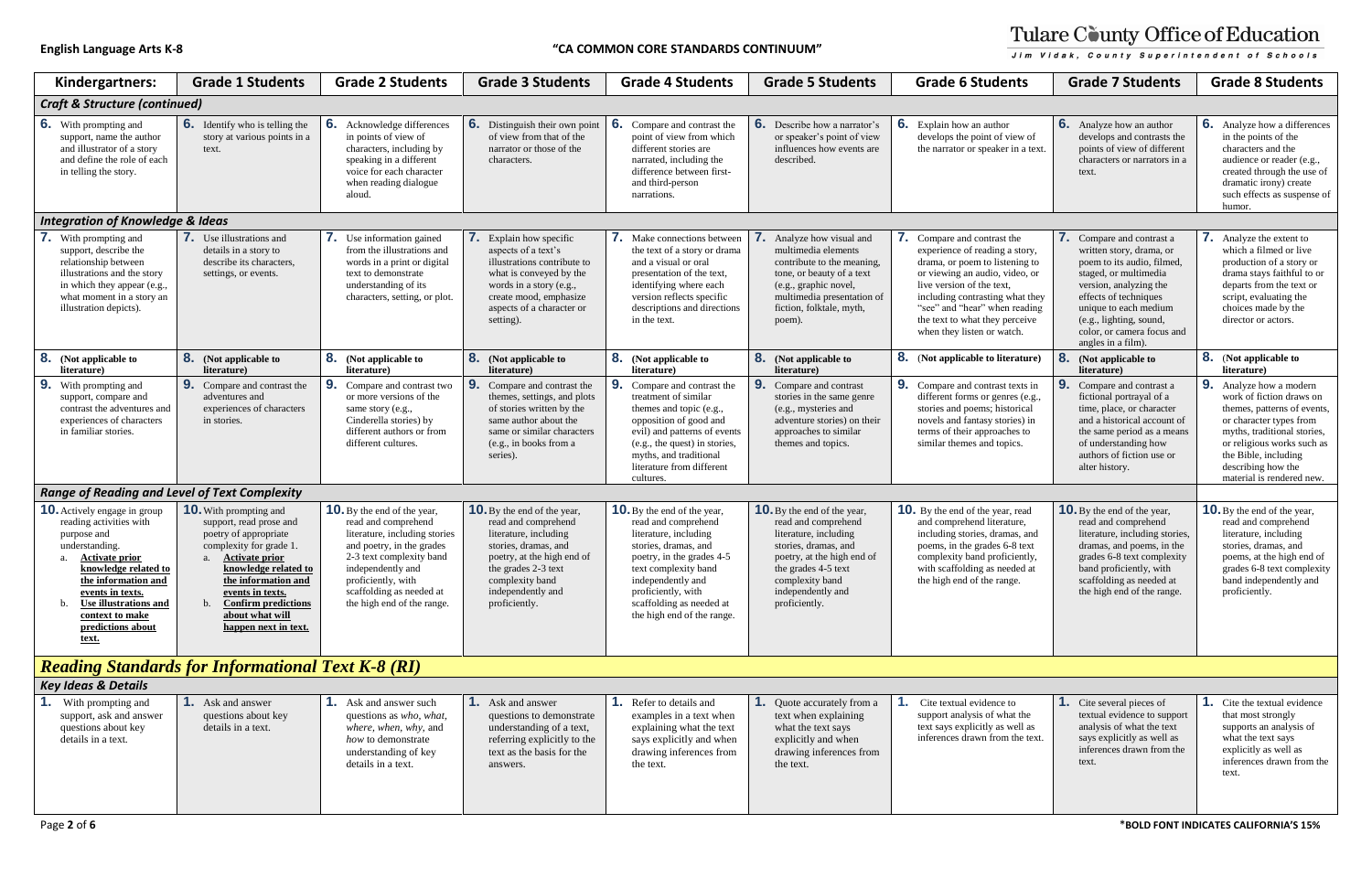| ļ |
|---|
| I |

| Kindergartners:                                                                                                                                                                | <b>Grade 1 Students</b>                                                                                                                                                                                                 | <b>Grade 2 Students</b>                                                                                                                                                                                         | <b>Grade 3 Students</b>                                                                                                                                                                                                                     | <b>Grade 4 Students</b>                                                                                                                                                                                                            | <b>Grade 5 Students</b>                                                                                                                                                                                                                | <b>Grade 6 Students</b>                                                                                                                                                                                                                                                                 | <b>Grade 7 Students</b>                                                                                                                                                                                                                                                                                   | <b>Grade 8 Students</b>                                                                                                                                                                                                                                                                                                                                         |  |
|--------------------------------------------------------------------------------------------------------------------------------------------------------------------------------|-------------------------------------------------------------------------------------------------------------------------------------------------------------------------------------------------------------------------|-----------------------------------------------------------------------------------------------------------------------------------------------------------------------------------------------------------------|---------------------------------------------------------------------------------------------------------------------------------------------------------------------------------------------------------------------------------------------|------------------------------------------------------------------------------------------------------------------------------------------------------------------------------------------------------------------------------------|----------------------------------------------------------------------------------------------------------------------------------------------------------------------------------------------------------------------------------------|-----------------------------------------------------------------------------------------------------------------------------------------------------------------------------------------------------------------------------------------------------------------------------------------|-----------------------------------------------------------------------------------------------------------------------------------------------------------------------------------------------------------------------------------------------------------------------------------------------------------|-----------------------------------------------------------------------------------------------------------------------------------------------------------------------------------------------------------------------------------------------------------------------------------------------------------------------------------------------------------------|--|
| <b>Key Ideas &amp; Details (continued)</b>                                                                                                                                     |                                                                                                                                                                                                                         |                                                                                                                                                                                                                 |                                                                                                                                                                                                                                             |                                                                                                                                                                                                                                    |                                                                                                                                                                                                                                        |                                                                                                                                                                                                                                                                                         |                                                                                                                                                                                                                                                                                                           |                                                                                                                                                                                                                                                                                                                                                                 |  |
| 2.<br>With prompting and<br>support, identify the main<br>topic and retell key details<br>of a text.                                                                           | <b>2.</b> Identify the main topic,<br>and retell key details in a<br>text.                                                                                                                                              | <b>2.</b> Identify the main topic of a<br>multiparagraph text as well<br>as the focus of specific<br>paragraphs within the text.                                                                                | 2.<br>Determine the main idea of<br>a text; recount the key<br>details and explain how<br>they support the main idea.                                                                                                                       | $^{\circ}$ 2.<br>Determine the main idea of<br>a text and explain how it is<br>supported by key details;<br>summarize the text.                                                                                                    | 2.<br>Determine two or more<br>main ideas and how they<br>are supported by key<br>details; summarize the<br>text.                                                                                                                      | $\mathbf{2}$ .<br>Determine a central idea of a<br>text and how it is conveyed<br>through particular details;<br>provide a summary of the text<br>distinct from personal opinions<br>or judgments.                                                                                      | <b>2.</b> Determine two or more<br>central ideas in a text and<br>analyze their development<br>over the course of the text;<br>provide an objective<br>summary of the text.                                                                                                                               | <b>2.</b> Determine a central idea<br>of a text and analyze its<br>development over the<br>course of the text,<br>including its relationship<br>to supporting ideas;<br>provide an objective<br>summary of the text.                                                                                                                                            |  |
| 3.<br>With prompting and<br>support, describe the<br>connection between two<br>individuals, events, ideas,<br>or pieces of information in<br>a text.                           | <b>3.</b> Describe the connection<br>between two individuals.<br>events, ideas, or pieces of<br>information in a t)ext.                                                                                                 | З.<br>Describe the connection<br>between a series of<br>historical events, scientific<br>ideas or concepts, or steps<br>in technical procedures in<br>a text.                                                   | <b>3.</b> Describe the relationship<br>between a series of<br>historical events, scientific<br>ideas or concepts, or steps<br>in technical procedures in<br>a text, using language that<br>pertains to time, sequence,<br>and cause/effect. | 3. Explain events,<br>procedures, ideas, or<br>concepts in a historical,<br>scientific, or technical text,<br>including what happened<br>and why, based on specific<br>information in the text.                                    | Explain the relationships<br>or interactions between<br>two or more individuals.<br>events, ideas, or concepts<br>in a historical, scientific, or<br>technical text based on<br>specific information in the<br>text.                   | 3.<br>Analyze in detail how a key<br>individual, event, or idea is<br>introduced, illustrated, and<br>elaborated in a text (e.g.,<br>through examples or<br>anecdotes).                                                                                                                 | <b>3.</b> Analyze the interactions<br>between individuals,<br>events, and ideas in a text<br>(e.g., how ideas influence<br>individuals or events, or<br>how individuals influence<br>ideas or events).                                                                                                    | 3.<br>Analyze how a text makes<br>connections among and<br>distinctions between<br>individuals, ideas, or<br>events (e.g., through<br>comparisons, analogies, or<br>categories).                                                                                                                                                                                |  |
| <b>Craft &amp; Structure</b>                                                                                                                                                   |                                                                                                                                                                                                                         |                                                                                                                                                                                                                 |                                                                                                                                                                                                                                             |                                                                                                                                                                                                                                    |                                                                                                                                                                                                                                        |                                                                                                                                                                                                                                                                                         |                                                                                                                                                                                                                                                                                                           |                                                                                                                                                                                                                                                                                                                                                                 |  |
| 4.<br>With prompting and<br>support, ask and answer<br>questions about unknown<br>words in a text. (See grade<br>K Language standards 4-<br>6 for additional<br>expectations.) | 4. Ask and answer questions<br>to help determine or clarify<br>the meaning of words and<br>phrases in a text. (See<br>grade 1 Language<br>standards 4-6 for<br>additional expectations.)                                | 4.<br>Determine the meanings of<br>words and phrases in a text<br>relevant to a <i>grade 2 topic</i><br>or subject area. (See grade<br>2 Language standards 4-<br>6 for additional<br>expectations.)            | Determine the meaning of<br>general academic and<br>domain-specific words and<br>phrases in a text relevant to<br>a grade 3 topic or subject<br>area.(See grade 3<br>Language standards 4-6<br>for additional<br>expectations.)             | 4. Determine the meaning of<br>general academic and<br>domain-specific words or<br>phrases in a text relevant<br>to a grade 4 topic or<br>subject area. (See grade 4<br>Language standards 4-6<br>for additional<br>expectations.) | 4.<br>Determine the meaning of<br>general academic and<br>domain-specific words and<br>phrases in a text relevant<br>to a grade 5 topic or<br>subject area. (See grade 5<br>Language standards 4-6<br>for additional<br>expectations.) | Determine the meaning of<br>words and phrases as they are<br>used in a text, including<br>figurative, connotative, and<br>technical meanings. (See grade<br>6 Language standards 4-6 for<br>additional expectations.)                                                                   | 4. Determine the meaning of<br>words and phrases as they<br>are used in a text,<br>including figurative,<br>connotative, and technical<br>meanings; analyze the<br>impact of a specific word<br>choice on meaning and<br>tone. (See grade 7<br>Language standards 4-6<br>for additional<br>expectations.) | Determine the meaning of<br>4.<br>words and phrases as they<br>are used in a text,<br>including figurative,<br>connotative, and technical<br>meanings; analyze the<br>impact of specific word<br>choices on meaning and<br>tone, including analogies<br>or allusions to other texts.<br>(See grade 8 Language<br>standards 4-6 for<br>additional expectations.) |  |
| 5.<br>Identify the front cover,<br>back cover, and title page<br>of a book.                                                                                                    | Know and use various text<br>structures (e.g.,<br>sequence) and text<br>features (e.g., headings,<br>tables of contents,<br>glossaries, electronic<br>menus, icons) to locate key<br>facts or information in a<br>text. | 5.<br>Know and use various text<br>features (e.g., captions,<br>bold print, subheadings,<br>glossaries, indexes,<br>electronic menus, icons) to<br>locate key facts or<br>information in a text<br>efficiently. | 5. Use text features and<br>search tools (e.g., key<br>words, sidebars,<br>hyperlinks) to locate<br>information relevant to a<br>given topic efficiently.                                                                                   | <b>5.</b> Describe the overall<br>structure (e.g., chronology,<br>comparison, cause/effect,<br>problem/solution) of<br>events, ideas, concepts, or<br>information in a text or<br>part of a text.                                  | Compare and contrast the<br>overall structure (e.g.,<br>chronology, comparison,<br>cause/effect.<br>problem/solution) of<br>events, ideas, concepts, or<br>information in two or more<br>texts.                                        | 5.<br>Analyze how a particular<br>sentence, paragraph, chapter, or<br>section fits into the overall<br>structure of a text and<br>contributes to the development<br>of the ideas.<br>a. Analyze the use of text<br>features (e.g., graphics,<br>headers, captions) in<br>popular media. | <b>5.</b> Analyze the structure an<br>author uses to organize a<br>text, including how the<br>major sections contribute<br>to the whole and to the<br>development of the ideas.<br>a. Analyze the use of<br>text features (e.g.,<br>graphics, headers,<br>captions) in public<br>documents.               | 5.<br>Analyze in detail the<br>structure of a specific<br>paragraph in a text,<br>including the role of<br>particular sentences in<br>developing and refining a<br>key concept.<br>a. Analyze the use of<br>text features (e.g.,<br>graphics, headers,<br>$\frac{\text{captions}}{\text{in}}$<br>consumer materials.                                            |  |
| <b>6.</b> Name the author and<br>illustrator of a text and<br>define the role of each in<br>presenting the ideas or<br>information in a text.                                  | <b>6.</b> Distinguish between<br>information provided by<br>pictures or other<br>illustrations and<br>information provided by<br>the words in a text.                                                                   | <b>6.</b> Identify the main purpose<br>of a text, including what<br>the author wants to<br>answer, explain, or<br>describe.                                                                                     | 6. Distinguish their own point<br>of view from that of the<br>author of a text                                                                                                                                                              | <b>6.</b> Compare and contrast a<br>firsthand and secondhand<br>account of the same event<br>or topic; describe the<br>differences in focus and<br>the information provided.                                                       | <b>6.</b> Analyze multiple accounts<br>of the same event or topic,<br>noting important<br>similarities and differences<br>in the point of view they<br>represent.                                                                      | 6.<br>Determine an author's point of<br>view or purpose in a text and<br>explain how it is conveyed in<br>the text.                                                                                                                                                                     | <b>6.</b> Determine an author's<br>point of view or purpose in<br>a text and analyze how the<br>author distinguishes his or<br>her position from that of<br>others.                                                                                                                                       | <b>6.</b> Determine an author's<br>point of view or purpose<br>in a text and analyze how<br>the author acknowledges<br>and responds to<br>conflicting evidence or<br>viewpoints.                                                                                                                                                                                |  |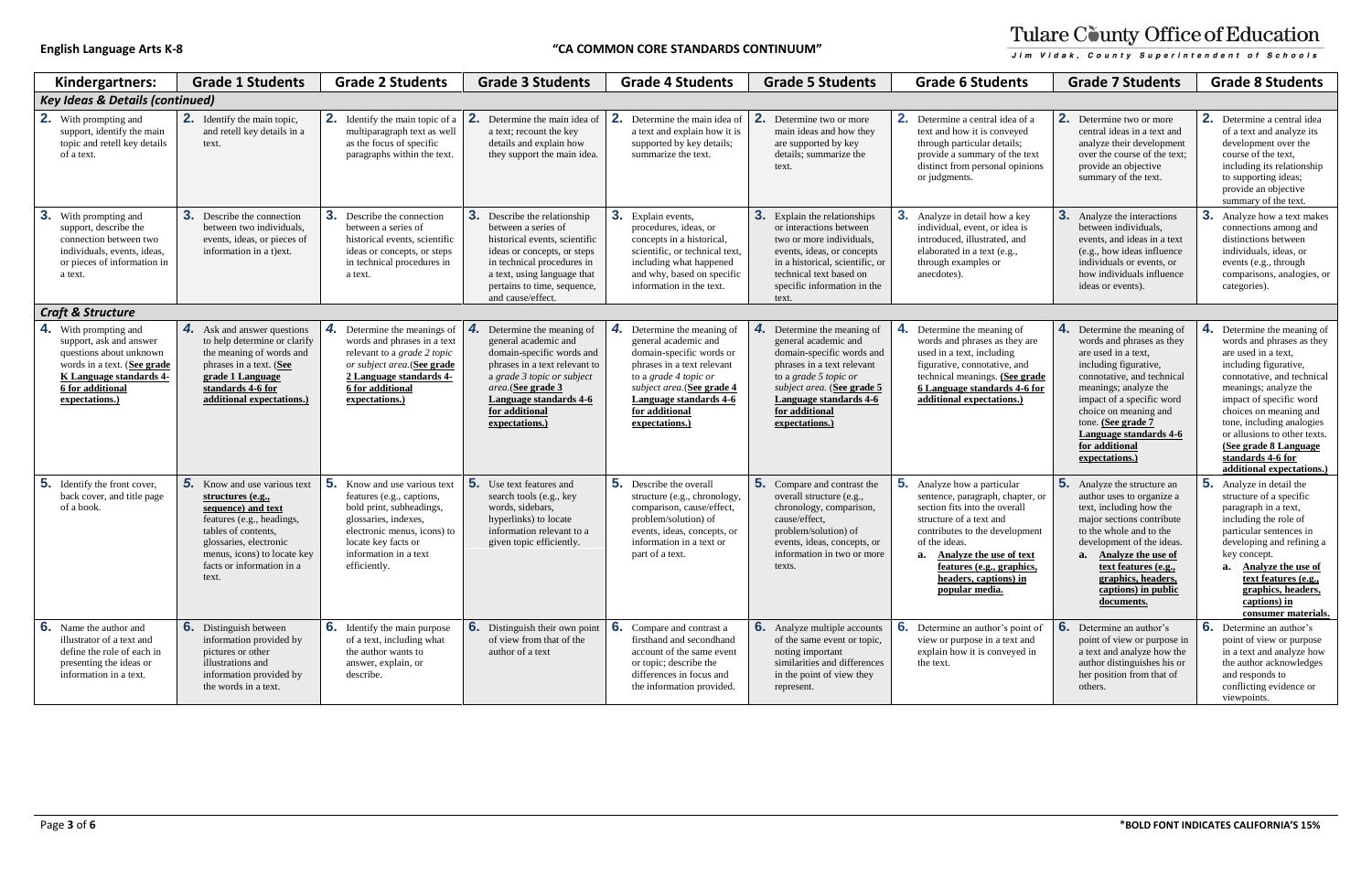| Kindergartners:                                                                                                                                                                                                                                                                                     | <b>Grade 1 Students</b>                                                                                                                                                                                                                                                                | <b>Grade 2 Students</b>                                                                                                                                                                                                                                                              | <b>Grade 3 Students</b>                                                                                                                                                                                                                                       | <b>Grade 4 Students</b>                                                                                                                                                                                                                                                                                 | <b>Grade 5 Students</b>                                                                                                                                                                                                                                      | <b>Grade 6 Students</b>                                                                                                                                                                                    | <b>Grade 7 Students</b>                                                                                                                                                                                                        | <b>Grade 8 Students</b>                                                                                                                                                                                                            |
|-----------------------------------------------------------------------------------------------------------------------------------------------------------------------------------------------------------------------------------------------------------------------------------------------------|----------------------------------------------------------------------------------------------------------------------------------------------------------------------------------------------------------------------------------------------------------------------------------------|--------------------------------------------------------------------------------------------------------------------------------------------------------------------------------------------------------------------------------------------------------------------------------------|---------------------------------------------------------------------------------------------------------------------------------------------------------------------------------------------------------------------------------------------------------------|---------------------------------------------------------------------------------------------------------------------------------------------------------------------------------------------------------------------------------------------------------------------------------------------------------|--------------------------------------------------------------------------------------------------------------------------------------------------------------------------------------------------------------------------------------------------------------|------------------------------------------------------------------------------------------------------------------------------------------------------------------------------------------------------------|--------------------------------------------------------------------------------------------------------------------------------------------------------------------------------------------------------------------------------|------------------------------------------------------------------------------------------------------------------------------------------------------------------------------------------------------------------------------------|
| <b>Integration of Knowledge &amp; Ideas</b>                                                                                                                                                                                                                                                         |                                                                                                                                                                                                                                                                                        |                                                                                                                                                                                                                                                                                      |                                                                                                                                                                                                                                                               |                                                                                                                                                                                                                                                                                                         |                                                                                                                                                                                                                                                              |                                                                                                                                                                                                            |                                                                                                                                                                                                                                |                                                                                                                                                                                                                                    |
| <b>7.</b> With prompting and<br>support, describe the<br>relationship between<br>illustrations and the text in<br>which they appear (e.g.,<br>what person, place, thing,<br>or idea in the text an<br>illustration depicts).                                                                        | <b>7.</b> Use the illustrations and<br>details in a text to describe<br>its key ideas.                                                                                                                                                                                                 | <b>7.</b> Explain how specific<br>images (e.g., a diagram<br>showing how a machine<br>works) contribute to and<br>clarify a text.                                                                                                                                                    | <b>7.</b> Use information gained<br>from illustrations (e.g.,<br>maps, photographs) and<br>the words in a text to<br>demonstrate understanding<br>of the text (e.g., where,<br>when, why, and how key<br>events occur).                                       | 7. Interpret information<br>presented visually, orally,<br>or quantitatively (e.g., in<br>charts, graphs, diagrams,<br>time lines, animations, or<br>interactive elements on<br>Web pages) and explain<br>how the information<br>contributes to an<br>understanding of the text<br>in which it appears. | <b>7.</b> Draw on information from<br>multiple print or digital<br>sources, demonstrating the<br>ability to locate an answer<br>to a question quickly or to<br>solve a problem<br>efficiently.                                                               | Integrate information presented<br>in different media or formats<br>(e.g., visually, quantitatively)<br>as well as in words to develop a<br>coherent understanding of a<br>topic or issue.                 | Compare and contrast a<br>text to an audio, video, or<br>multimedia version of the<br>text, analyzing each<br>medium's portrayal of the<br>subject (e.g., how the<br>delivery of a speech affects<br>the impact of the words). | <b>7.</b> Evaluate the advantages<br>and disadvantages of using<br>different mediums (e.g.,<br>print or digital text, video,<br>multimedia) to present a<br>particular topic or idea.                                              |
| 8.<br>With prompting and<br>support, identify the<br>reasons an author gives to<br>support points in a text.                                                                                                                                                                                        | 8. Identify the reasons an<br>author gives to support<br>points in a text.                                                                                                                                                                                                             | 8. Describe how reasons<br>support specific points the<br>author makes in a text.                                                                                                                                                                                                    | 8. Describe the logical<br>connection between<br>particular sentences and<br>paragraphs in a text (e.g.,<br>comparison, cause/effect,<br>first/second/third in a<br>sequence).                                                                                | 8. Explain how an author<br>uses reasons and evidence<br>to support particular points<br>in a text.                                                                                                                                                                                                     | 8. Explain how an author<br>uses reasons and evidence<br>to support particular points<br>in a text, identifying which<br>reasons and evidence<br>support which point(s).                                                                                     | 8. Trace and evaluate the<br>argument and specific claims in<br>a text, distinguishing claims<br>that are supported by reasons<br>and evidence from claims that<br>are not.                                | <b>8.</b> Trace and evaluate the<br>argument and specific<br>claims in a text, assessing<br>whether the reasoning is<br>sound and the evidence is<br>relevant and sufficient to<br>support the claims.                         | 8. Delineate and evaluate the<br>argument and specific<br>claims in a text, assessing<br>whether the reasoning is<br>sound and the evidence is<br>relevant and sufficient:<br>recognize when irrelevant<br>evidence is introduced. |
| 9 <sub>1</sub><br>With prompting and<br>support, identify basic<br>similarities in and<br>differences between two<br>texts on the same topic<br>(e.g., in illustrations,<br>descriptions, or<br>procedures).                                                                                        | 9. Identify basic similarities<br>in and differences between<br>two texts on the same topic<br>(e.g., in illustrations,<br>descriptions, or<br>procedures).                                                                                                                            | 9. Compare and contrast the<br>most important points<br>presented by two texts on<br>the same topic.                                                                                                                                                                                 | <b>9.</b> Compare and contrast the<br>most important points and<br>key details presented in<br>two texts on the same<br>topic.                                                                                                                                | 9. Integrate information from<br>two texts on the same topic<br>in order to write or speak<br>about the subject<br>knowledgeably.                                                                                                                                                                       | <b>9.</b> Integrate information from<br>several texts on the same<br>topic in order to write or<br>speak about the subject<br>knowledgeably.                                                                                                                 | 9 <sub>1</sub><br>Compare and contrast one<br>author's presentation of events<br>with that of another (e.g., a<br>memoir written by and a<br>biography on the same person).                                | <b>9.</b> Analyze how two or more<br>authors writing about the<br>same topic shape their<br>presentations of key<br>information by<br>emphasizing different<br>evidence or advancing<br>different interpretations of<br>facts. | 9 <sub>1</sub><br>Analyze a case in which<br>two or more texts provide<br>conflicting information on<br>the same topic and identify<br>where the texts disagree<br>on matters of fact or<br>interpretation.                        |
| <b>Range of Reading and Level of Text Complexity</b>                                                                                                                                                                                                                                                |                                                                                                                                                                                                                                                                                        |                                                                                                                                                                                                                                                                                      |                                                                                                                                                                                                                                                               |                                                                                                                                                                                                                                                                                                         |                                                                                                                                                                                                                                                              |                                                                                                                                                                                                            |                                                                                                                                                                                                                                |                                                                                                                                                                                                                                    |
| <b>10.</b> Actively engage in group<br>reading activities with<br>purpose and<br>understanding.<br><b>Activate prior</b><br>$\mathbf{a}$<br>knowledge related to<br>the information and<br>events in texts.<br><b>Use illustrations and</b><br>context to make<br>predictions about<br><u>text.</u> | <b>10.</b> With prompting and<br>support, read informational<br>texts appropriately<br>complex for grade 1<br>a. Activate prior<br>knowledge related to<br>the information and<br>events in texts.<br><b>Confirm predictions</b><br>$h_{-}$<br>about what will<br>happen next in text. | <b>10.</b> By the end of the year,<br>read and comprehend<br>informational texts.<br>including history/social<br>studies, science, and<br>technical texts, in the<br>grades 2-3 text complexity<br>band proficiently, with<br>scaffolding as needed at<br>the high end of the range. | <b>10.</b> By the end of the year,<br>read and comprehend<br>informational texts,<br>including history/social<br>studies, science, and<br>technical texts, at the high<br>end of the grades 2-3 text<br>complexity band<br>independently and<br>proficiently. | <b>10.</b> By the end of the year,<br>read and comprehend<br>informational texts.<br>including history/social<br>studies, science, and<br>technical texts, in the<br>grades 4-5 text complexity<br>band proficiently, with<br>scaffolding as needed at<br>the high end of the range.                    | <b>10.</b> By the end of the year,<br>read and comprehend<br>informational texts<br>including history/social<br>studies, science, and<br>technical texts, at the high<br>end of the grades 4-5 text<br>complexity band<br>independently and<br>proficiently. | <b>10.</b> By the end of the year, read<br>and comprehend literary<br>nonfiction in the grades 6-8<br>text complexity band<br>proficiently, with scaffolding<br>as needed at the high end of the<br>range. | <b>10.</b> By the end of the year,<br>read and comprehend<br>literary nonfiction in the<br>grades 6-8 text complexity<br>band proficiently, with<br>scaffolding as needed at<br>the high end of the range.                     | <b>10.</b> By the end of the year,<br>read and comprehend<br>literary nonfiction at the<br>high end of the grades 6-8<br>text complexity band<br>independently and<br>proficiently.                                                |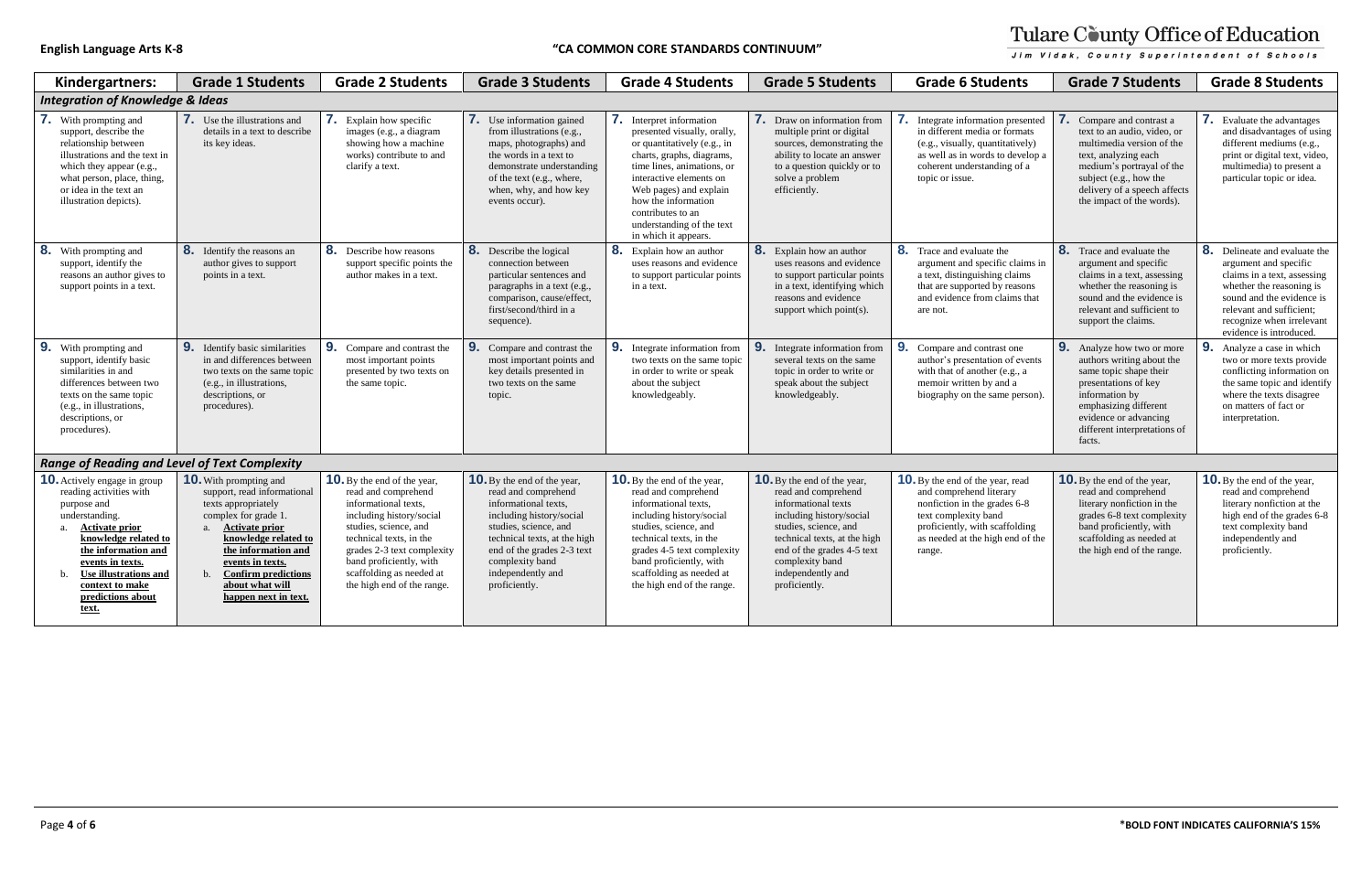| Kindergartners:                                                                                                                                                                                                                                                                                                                                                                                                                                                                                                                                                                                                                                                                                                                          | <b>Grade 1 Students</b>                                                                                                                                                                                                                                                                                                                                                                                                                                                                                                                                          | <b>Grade 2 Students</b>    | <b>Grade 3 Students</b> | <b>Grade 4 Students</b> | <b>Grade 5 Students</b>    | <b>Grade 6 Students</b>    | <b>Grade 7 Students</b>    | <b>Grade 8 Students</b>    |
|------------------------------------------------------------------------------------------------------------------------------------------------------------------------------------------------------------------------------------------------------------------------------------------------------------------------------------------------------------------------------------------------------------------------------------------------------------------------------------------------------------------------------------------------------------------------------------------------------------------------------------------------------------------------------------------------------------------------------------------|------------------------------------------------------------------------------------------------------------------------------------------------------------------------------------------------------------------------------------------------------------------------------------------------------------------------------------------------------------------------------------------------------------------------------------------------------------------------------------------------------------------------------------------------------------------|----------------------------|-------------------------|-------------------------|----------------------------|----------------------------|----------------------------|----------------------------|
|                                                                                                                                                                                                                                                                                                                                                                                                                                                                                                                                                                                                                                                                                                                                          | <b>Reading Standards: Foundational Skills K-8(RF)</b>                                                                                                                                                                                                                                                                                                                                                                                                                                                                                                            |                            |                         |                         |                            |                            |                            |                            |
| <b>Print Concepts</b>                                                                                                                                                                                                                                                                                                                                                                                                                                                                                                                                                                                                                                                                                                                    |                                                                                                                                                                                                                                                                                                                                                                                                                                                                                                                                                                  |                            |                         |                         |                            |                            |                            |                            |
| 1. Demonstrate<br>understanding of the<br>organization and basic<br>features of print.<br>a. Follow words from left<br>to right, top to bottom,<br>and page by page.<br>Recognize that spoken<br>b.<br>words are represented<br>in written language by<br>specific sequences of<br>letters.<br>Understand that words<br>c.<br>are separated by<br>spaces in print.<br>Recognize and name<br>d.<br>all upper-and<br>lowercase letters of the<br>alphabet.                                                                                                                                                                                                                                                                                 | 1. Demonstrate<br>understanding of the<br>organization and basic<br>features of print.<br>a. Recognize the<br>distinguishing features<br>of a sentence (e.g., first<br>word, capitalization,<br>ending punctuation.                                                                                                                                                                                                                                                                                                                                              | <b>1.</b> (Not applicable) | 1. (Not applicable)     | 1. (Not applicable)     | <b>1.</b> (Not applicable) | 1. (Not applicable)        | 1. (Not applicable)        | <b>1.</b> (Not applicable) |
| <b>Phonological Awareness</b>                                                                                                                                                                                                                                                                                                                                                                                                                                                                                                                                                                                                                                                                                                            |                                                                                                                                                                                                                                                                                                                                                                                                                                                                                                                                                                  |                            |                         |                         |                            |                            |                            |                            |
| <b>2.</b> Demonstrate understanding<br>of spoken words, syllables,<br>and sounds (phonemes).<br>a. Recognize and<br>reproduce rhyming<br>words.<br>b. Count, pronounce, blend,<br>and segment syllables in<br>spoken words.<br>c. Blend and segment<br>onsets and rimes of<br>single-syllable spoken<br>words.<br>Blend two to three<br>phonemes into<br>recognizable words.<br>e. Isolate and pronounce<br>the initial, medial vowel<br>and final sounds<br>(phonemes) in three-<br>phoneme (consonant-<br>vowel-consonant or<br>CVC) words.* (This<br>does not include CVCs<br>ending with $/V$ , /r/, or<br>$\chi$ .<br>f. Add or substitute<br>individual sounds<br>(phonemes) in simple,<br>one-syllable words to<br>make new words | 2.<br>Demonstrate<br>understanding of spoken<br>words, syllables, and<br>sounds (phonemes).<br>Distinguish long from<br>a.<br>short vowel sounds in<br>spoken single-syllable<br>words.<br>b. Orally produce<br>single-syllable words<br>by blending sounds<br>(phonemes),<br>including consonant<br>blends.<br>c. Isolate and pronounce<br>initial, medial vowel,<br>and final sounds<br>(phonemes) in spoken<br>single-syllable words.<br>d. Segment spoken<br>single-syllable words<br>into their complete<br>sequence of<br>individual sounds<br>(phonemes). | <b>2.</b> (Not applicable) | 2. (Not applicable)     | 2. (Not applicable)     | 2. (Not applicable)        | <b>2.</b> (Not applicable) | <b>2.</b> (Not applicable) | 2. (Not applicable)        |

# Tulare County Office of Education Jim Vidak, County Superintendent of Schools

1. (Not applicable) 1. (Not applicable) 2. (Not applicable) 2. (Not applicable)